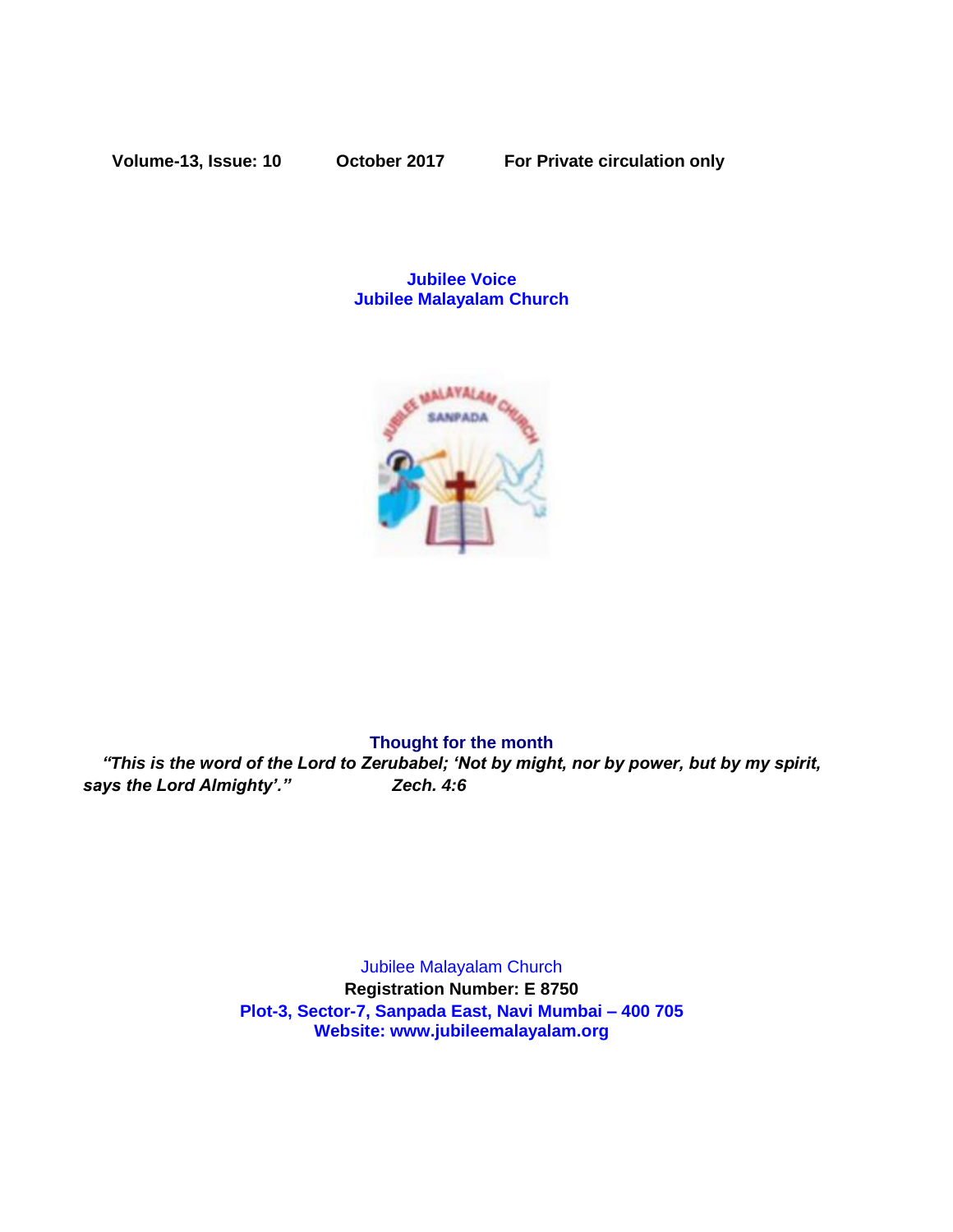#### **Programmes**

**October 01:** Youth Sunday: Holy Communion Service in Sanpada at 7.00 am and in Panvel Worship center at 11 am.

**October 01:** Retreat for the youth and seniors by Dr (Mrs.) Susan Thomas at 4pm.

**October 02:** Union Women's Fellowship retreat and Kalamela at Jubilee Church, Sanpada.

**October 03:** Atmaya Meeting at 7.30 pm at Jubilee Church.

**October 08:** Holy Communion Service in Sanpada at 7.00am and Matins Service in Panvel at 11 am. Management committee meeting at 9.00 am in Jubilee Church, Sanpada.

**October 08:** Area prayer meeting at the residence of Mr. John Joseph, Koperkhairane at 6.00 pm **October 10**: Atmaya Meeting at 7.30 pm at Jubilee Church.

**October 14**: Women's Fellowship meeting at Jubilee Church, Sanpada at 4.30pm.

**October 15:** Matins service in Sanpada at 7.00am and Holy Communion Service in Panvel at 11.00am

**October 15:** Area Prayer meeting at the residence of Mr. M George Joseph, Nerul at 6.00 pm

**October 17:** Atmaya Meeting at 7.30 pm in Jubilee Church.

**October 20-22:** National Youth Conference at Mar Thomas Camp Centre, Kamshet, Maharashtra.

**October** 22: Holy Communion Service in English in Sanpada at 7.00am and in Panvel worship center at 11 am.

**October** 22: Area Prayer meeting at the residence of Mr. David James, Kharghar at 6.00pm.

**October 24:** Atmaya Meeting at 7.30 pm at Jubilee Church.

**October 28:** Area prayer meeting at the residence of Mr. Ashok Abraham, Panvel at 7.00pm.

**October 29:** Pulpit Change Sunday: Holy Communion service in Sanpada at 7.00am and Panvel Worship Center at 11am.

**October 31:** Atmaya Meeting at 7.30 pm at Jubilee Church.

# **Motto for the year 2017 "Rejoice in the Lord always." (Philippians 4: 4)**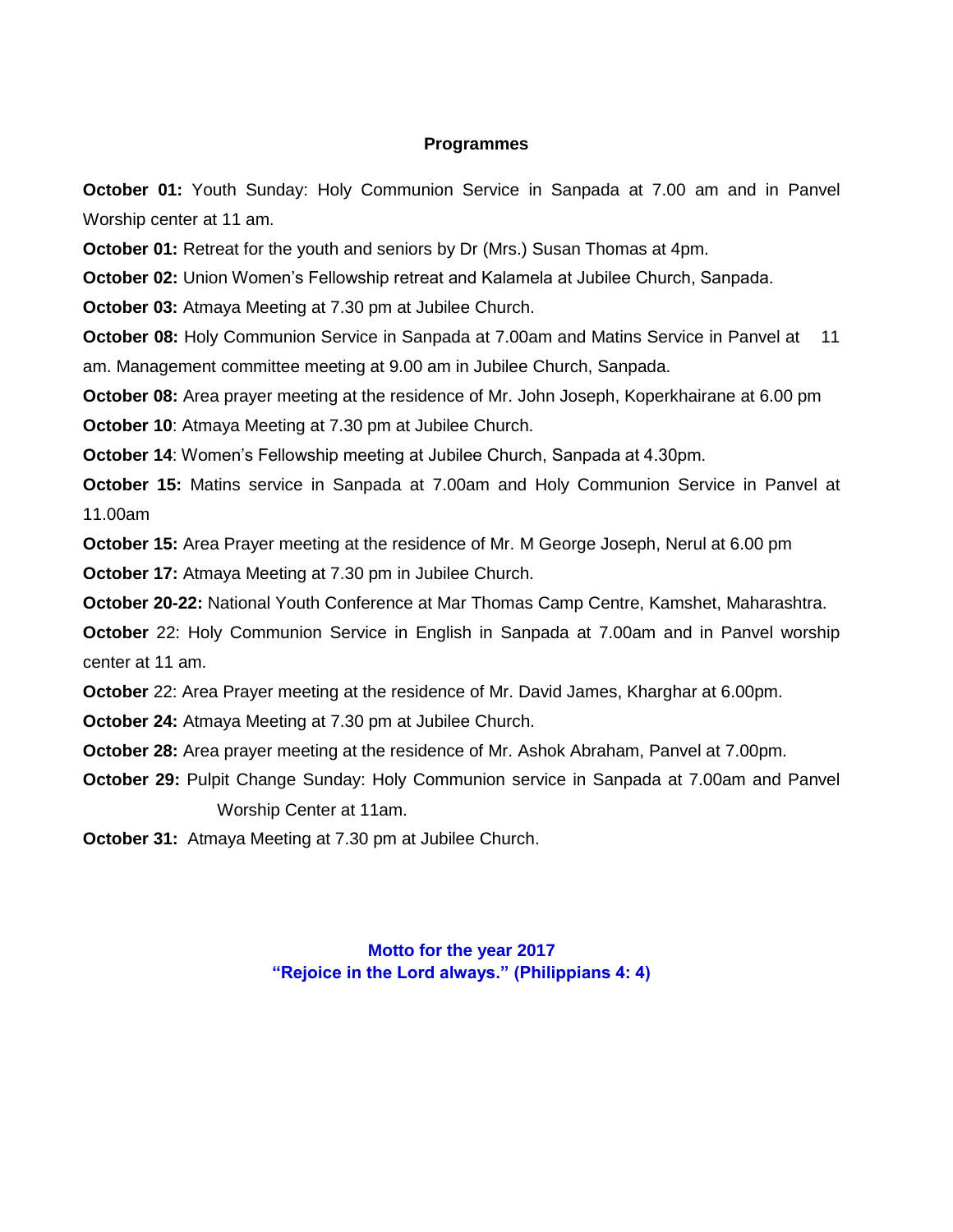# **Message from the Presbyter**

#### **Dear Beloved- in- Christ,**

"Greetings in the precious name of our Lord Jesus Christ"

"How hard it is for the rich to enter the kingdom of God!" Mark. 10:23

Jesus uttered these words in confrontation with a rich young man. In reality, Jesus was confronting this man with a basic and essential question---"How much do you want real Christianity? Do you want it enough to give your possessions away?" Moreover, the man had to answer in effect, "I want it---but I don't want it as much as all that." "The malady of not wanting enough", was the tragedy for the man who came running to Jesus. Most of us suffer from this malady. We all want goodness, but so few of us want it enough to pay the price.

# **Prosperity and Blessings**

The disciples were amazed by these words of Jesus. The reason for their amazement was that Jesus was turning, the accepted Jewish standards completely upside down. Popular Jewish morality was simple. It believed that prosperity was the sign of a good man. If a man was rich, God must have honored and blessed him. Wealth was the proof of excellence of character and of favour with God. But Jesus repeated his saying "How difficult it is for those who have put their trust in riches to enter the Kingdom."

#### **Prosperity and dangers**

- i. Material possessions tend to fix a man's heart to this world: He has so large a stake in it, he has so great an interest in it, that it is difficult for him to think beyond it, and it is specially difficult for him to contemplate leaving it.
- ii. Material Possessions tend to make him think of everything in terms of a price: If a man's main interest is in material things, he will think in terms of price and not in terms of value. He will think in terms of what money can get. Prosperity can so very easily make a man arrogant, proud, self-satisfied, and worldly.

# **Prosperity and values:**

Many of us forget the fact that there are values in this world far beyond money, that there are things, which have no price, and that there are precious things that money cannot buy. It is fatal when a man begins to think that everything worth having has a money price. We will be judged by two standards- how we acquired our possessions and how we are going to use it. The more we acquire, the greater the responsibility that rests upon us. Are we all aware that we are the stewards of God?

This month we are going to observe Youth Sunday and planning to conduct National Youth Conference. The above biblical exposition states that the rich young man failed to take the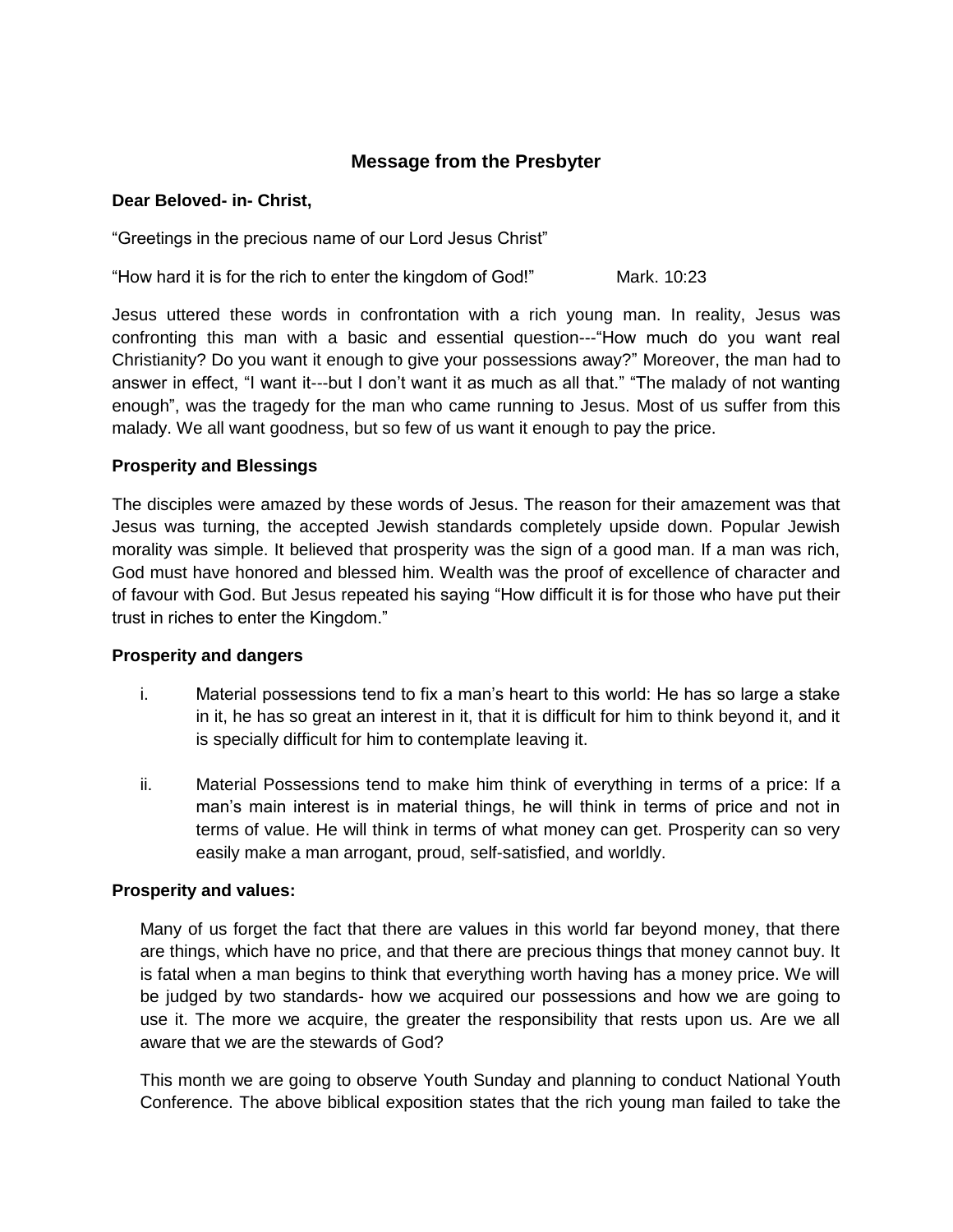challenge, which Jesus Christ offered. "Go, sell everything you have and give to the poor, and you will have treasure in heaven. Then, come, follow me." To follow Christ, we have to spend expensively. How we are giving offering to the Church and its various ministries. Nowadays, compared to elders, youngsters are the more earning people. But the financial state shows that seniors are offering more than the youngsters. This is because; they inculcate the habit of giving from their parents and ancestors even in times of difficulty. We have enough money to spend for entertainments, parties, clothes and for our personal use. We have time to spend with our friends and dear ones. We have no hesitation to do a help for an influential person. The rich young man is a failure in Bible to see the needs of the needy, even though he did all good works.

You may also do good works, by obeying your parents, attending the worship service regularly, reading the bible and memorizing it. But the cost of discipleship is a sacrificial one. We have to give generously to ministry and mission of the Church; we have to spend our time and energy for the Lord.

May God Bless You, With love and prayers, Rev. Binju Varughese Kuruvilla

**Editor:** Mr. M. George Joseph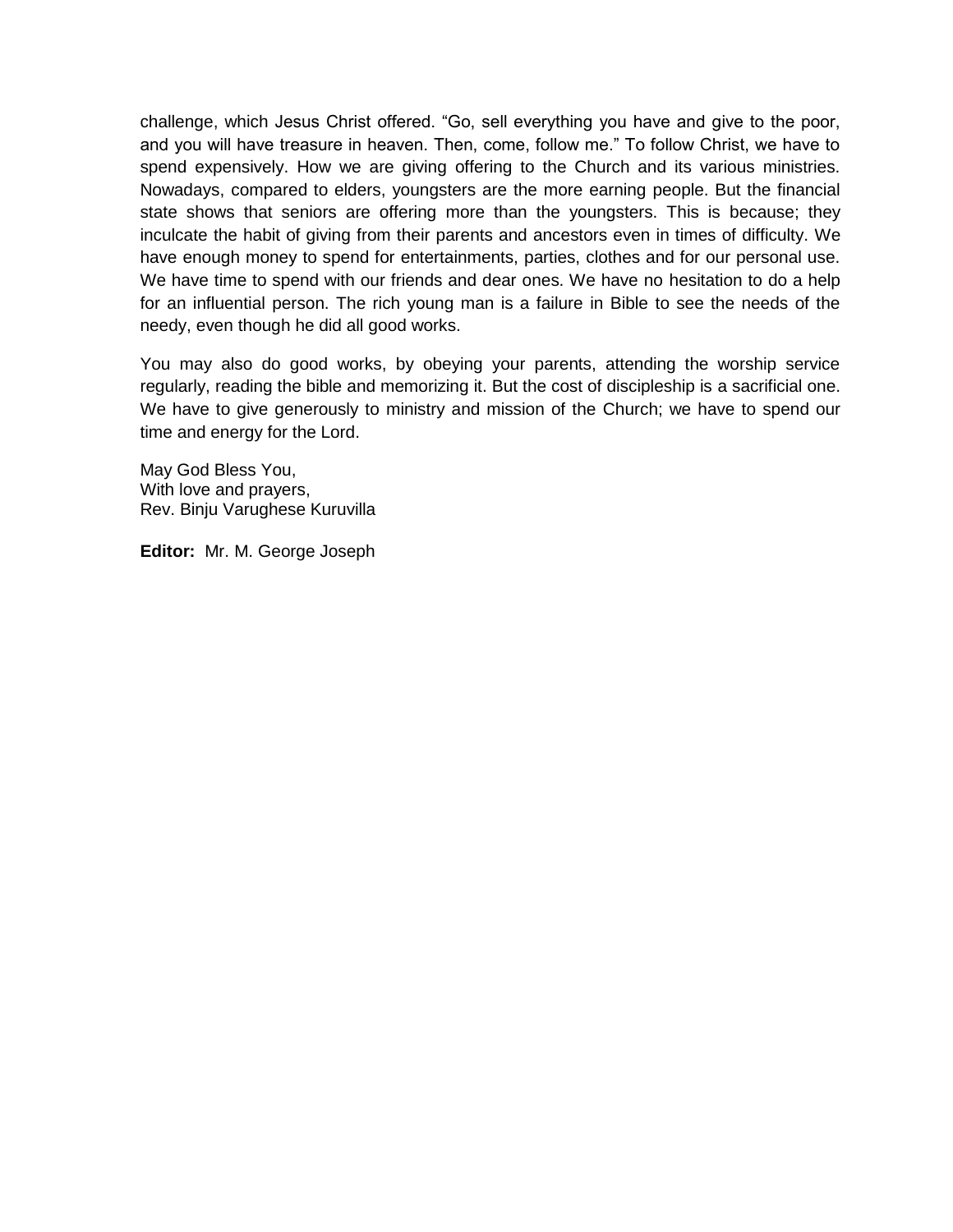# **News & Notes:**

### **Previous Month's Highlights**

#### **Condolence:**

We deeply mourn the sad demise of Mr. John Samuel (84 Yrs), F/O Mr. Samuel John, Qatar, called to eternal rest on 04.09.2017. Funeral was held on 05.09.17 at CSI Christ Church Cemetery, Alapuzha. Please do pray for the bereaved family.

#### **New Members:**

Mr. Sony Abraham Kurian, Mrs. Jessin Sony, Mast. Jerome Kurian Sony, Ms. Jerolin Jessin Sony, Mob No. 9987427161

#### **Fellowship Lunch**

Fellowship lunch was held on Sunday, 3<sup>rd</sup> September at Jubilee Church Sanpada. Our members served delicious food during the lunch. Twenty different items were there. Thanks to all for making this gathering a good success. Thanks to women's fellowship members for their good support and hard work. Thanks to Mr. Biju Alex and team for making all arrangements in a good manner. Sincere thanks to the great support rendered by the management committee members.

**Union Sunday School Retreat and Kalamela** was held on 25.08.2017 at Mulund Mar Thoma Church organized by the CNI Malayalam Church of St. Mary the Virgin, Parel and Mulund. About 35 students and 6 teachers attended the meeting from Sanpada and Panvel. In Liturgy singing competition, we got third prize. Solo singing, Seniors  $1<sup>st</sup>$  – Miss. Aleesha Ann Philip, Elocution, Seniors 1<sup>st</sup> – Miss. Aleesha Ann Philip, Bible Reading- Intermediate- 2<sup>nd</sup> Abhishek Kuruvilla Varghese. Congratulations to all the winners and thanks to all for the participation.

# **Sunday school Anniversary**

Sunday School Anniversary was conducted on 9<sup>th</sup> September, 2017 at Jubilee Church at 6.30pm. Mr. Vinod Oommen Ninan was the chief guest. Thanks to Mr. Vinod for the wonderful message. The programmes done by the Children of both Sanpada and Panvel were awesome. Thanks to Mrs. Lini Paul and all teachers for their great effort. Thanks to parents for their encouragement.

# **Revival Meeting**

Spiritual revival meeting was held from 11<sup>th</sup> to 16<sup>th</sup> September. The Rev. A.T. Zachariah, Rev. Issac G. Varghese, Rev. Samji K. Sam and Rev. Dr. T.I. James were the leaders. Mr. Thomas R. George and Mr. Sudheip Alex led the choir. Rev. N.C. David, Mr. George Joseph M, Mr. Chandy Kurien, Mrs. Ashish E. George, Mrs. Lini Paul, Mrs. Jolly David, Mr. W.K. David and Mr. Biju George helped us by taking various prayers. Thanks to all those who arranged food for the speakers. Thanks to all for giving their effort, time and energy for the blessing of Spiritual revival meeting.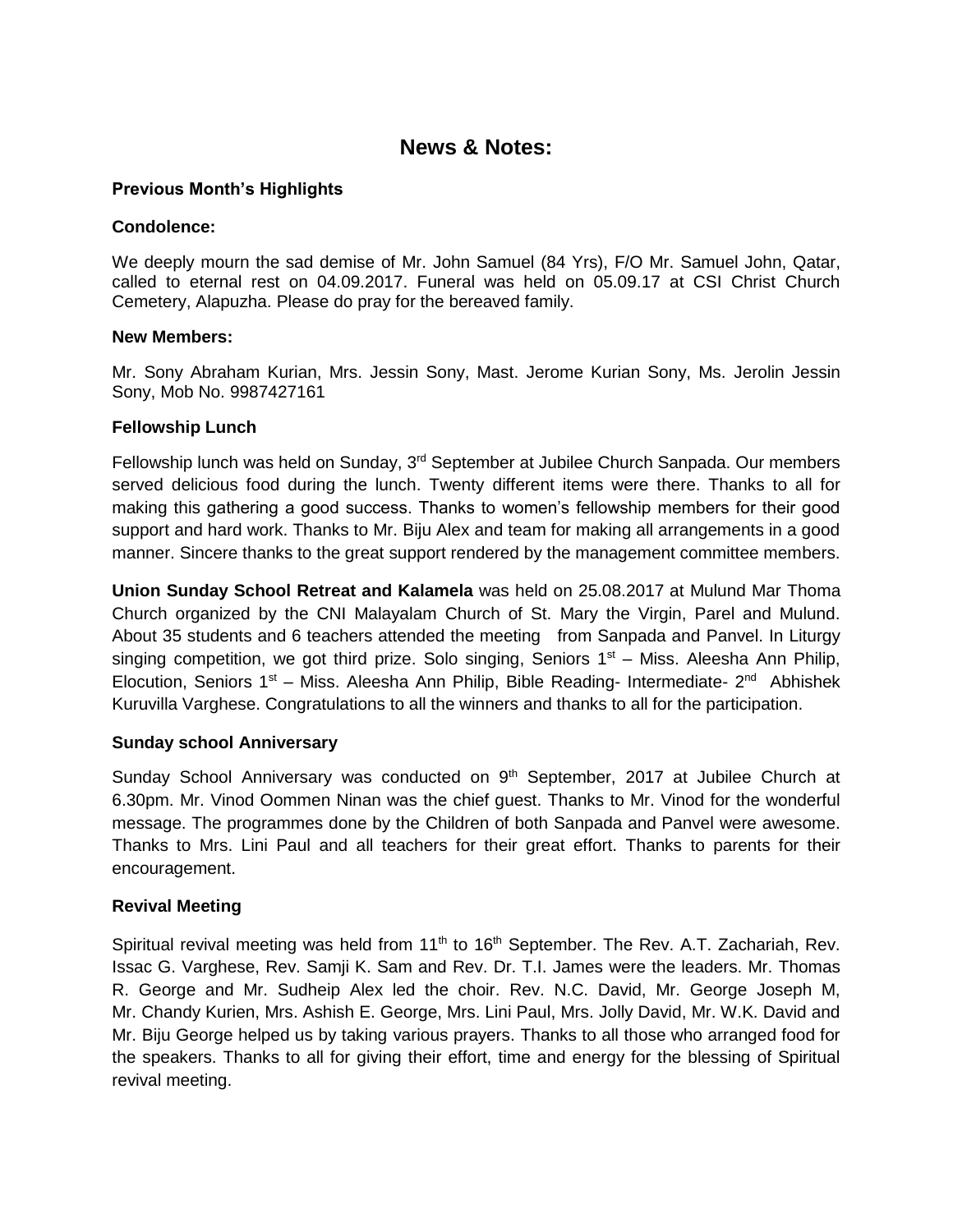# **Chain Prayer**

Thanks to all who participated in the chain prayer for the blessings of the Spiritual Revival Meeting and Women's fellowship Retreat.

# **Present Month's Programmes**

### **Atmaya Fellowship Meetings:**

Atmaya fellowship meetings will be held on all Tuesdays at 7:30 pm in Church. Bible study is based on Acts of the Apostles.

#### **Youth Meeting:**

Youth meeting will be held on all Sundays except second Sundays soon after the service at 9 am. Third Sunday, Bible study will be conducted at Panvel center. Fourth Sunday, Bible study will be conducted at Sanpada. Variety programs also will be there. Parents are requested to encourage the youths to attend these meetings.

**Youth Sunday** will be observed on Sunday, 1<sup>st</sup> October, 2017. Dr. Mrs. Susan Thomas will deliver the message. At 4.00 pm, there will be a retreat for the youth and seniors based on the theme "Youth and family".

# **Union Women's Fellowship Retreat**

Union Women's Fellowship Retreat will be held on 2<sup>nd</sup> October, 2017 from 8.30 am to 5.00 pm at Jubilee Church Sanpada. Dr. Mrs. Susan Thomas, CSI WF President and Executive Member of the World Communion of the Reformed Churches will be the Chief Guest. After the Retreat, competitions will be held. Our Church will be hosting the programme and I invite your utmost cooperation in this venture.

# **National Youth Conference**

National Youth Conference will be held at Mar Thoma Camp Centre, Kamshet, Maharashtra from October 20<sup>th</sup> to 22<sup>nd</sup>, 2017. The theme of the conference is "Take A STAND" (Stay tuned and never deviate.) I request all youth members to attend this conference. I also request all the parents to encourage their children to participate, for it will become a blessing in their life.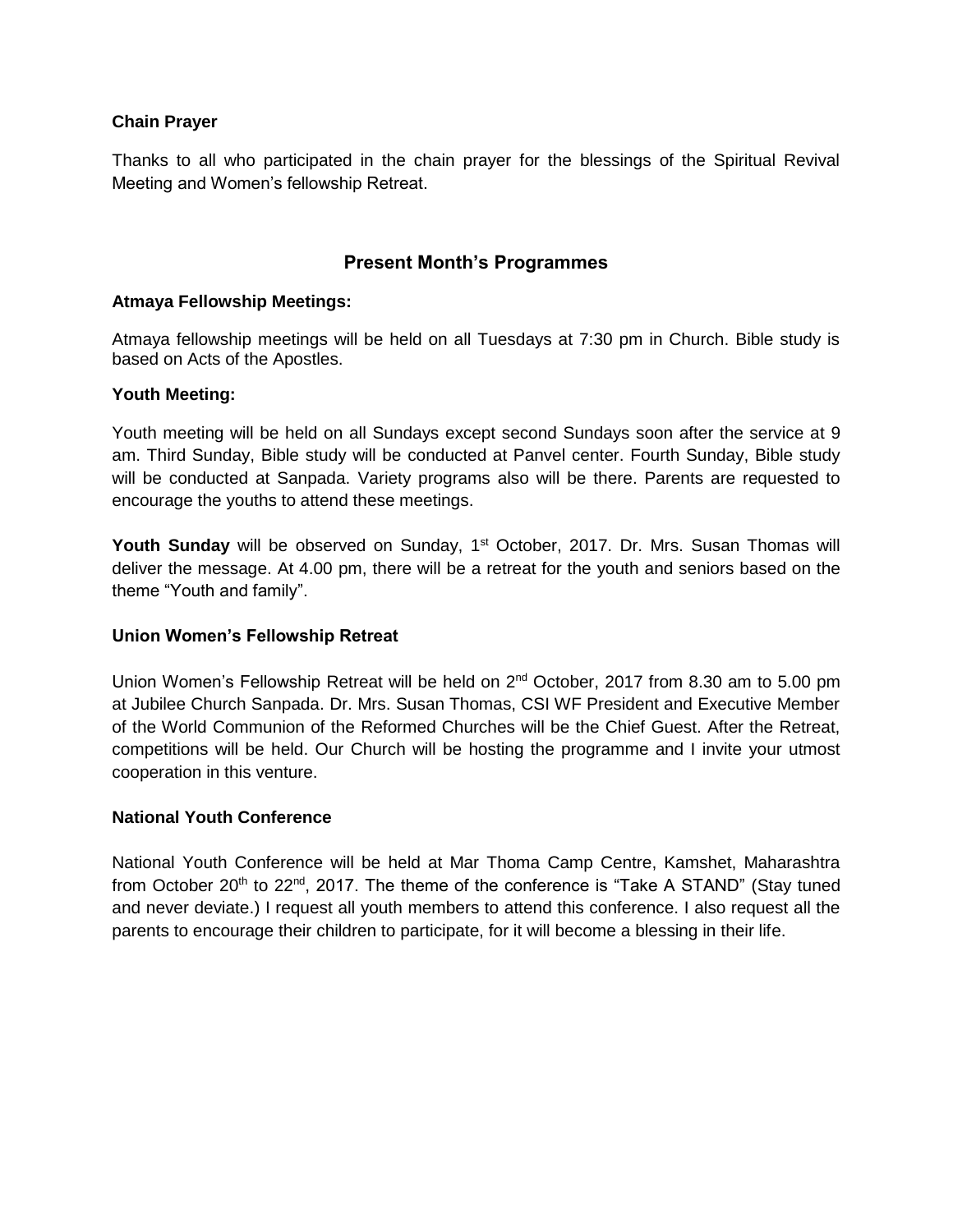#### **Prayer Requests**

- 1. Mrs. Deenamma Tharian, mother of Mr. Monzy Tharian( for good health)
- 2. Father of Mr. Ashok Abraham, Panvel (for good health)
- 3. Father in- law of Mr. Vinod Oommen Ninan (good health)
- 4. Mrs. Lillian Stephens, M/o Mr. Malcolm Stephen (for good health)
- 5. Mother of Mr. Sudeep Philips (Mob: 8879640355) who is undergoing dialysis.
- 6. The wife of Bishop Joshua, staying in Borivalli, recovering after treatment for cancer.
- 7. Mr. Shyam Gorath & family, our missionary in Akhloli Village
- 8. Our Parsonage Project.

# **Sunday Scripture Lessons for October 2017**

#### **1 st October: 17 th Sunday after Pentecost (Youth Sunday)**

| Theme: Spirituality of the Youth in the Contemporary World |                  |  |
|------------------------------------------------------------|------------------|--|
| Genesis 41: 37-43                                          | Ps. 111          |  |
| Philippians 3:1-16                                         | Matthew 19:16-22 |  |

#### **8 th October: 18 th Sunday after Pentecost**

 Theme: Though we have to face temptation, it is God's will that all should be saved. Deutero:13: 1-5 Ps. 25 I Corinthians: 8:1-13 Matthew: 18:7- 14

#### **15th October: 19 th Sunday after Pentecost**

Theme: Those who refuse to forgive cannot be forgiven. Gene: 45: 1-15 Ps. 86 2 Cor. 1:23- 2:11 Matthew: 18:21-35

#### **22nd October: 20th Sunday after Pentecost**

Theme: God gives us far more than we deserve Deuteron: 7: 6-8 Ps.105: 1-11 Romans: 5: 6-11 Matthew 20: 1-16

#### **29th October: 21st Sunday after Pentecost – Reformation Sunday**

Theme: Rediscovering and Re-living the Faith 2Kings 23:10-25 Ps: 81:1-14 Romans: 11:1-6 Luke 11:33-54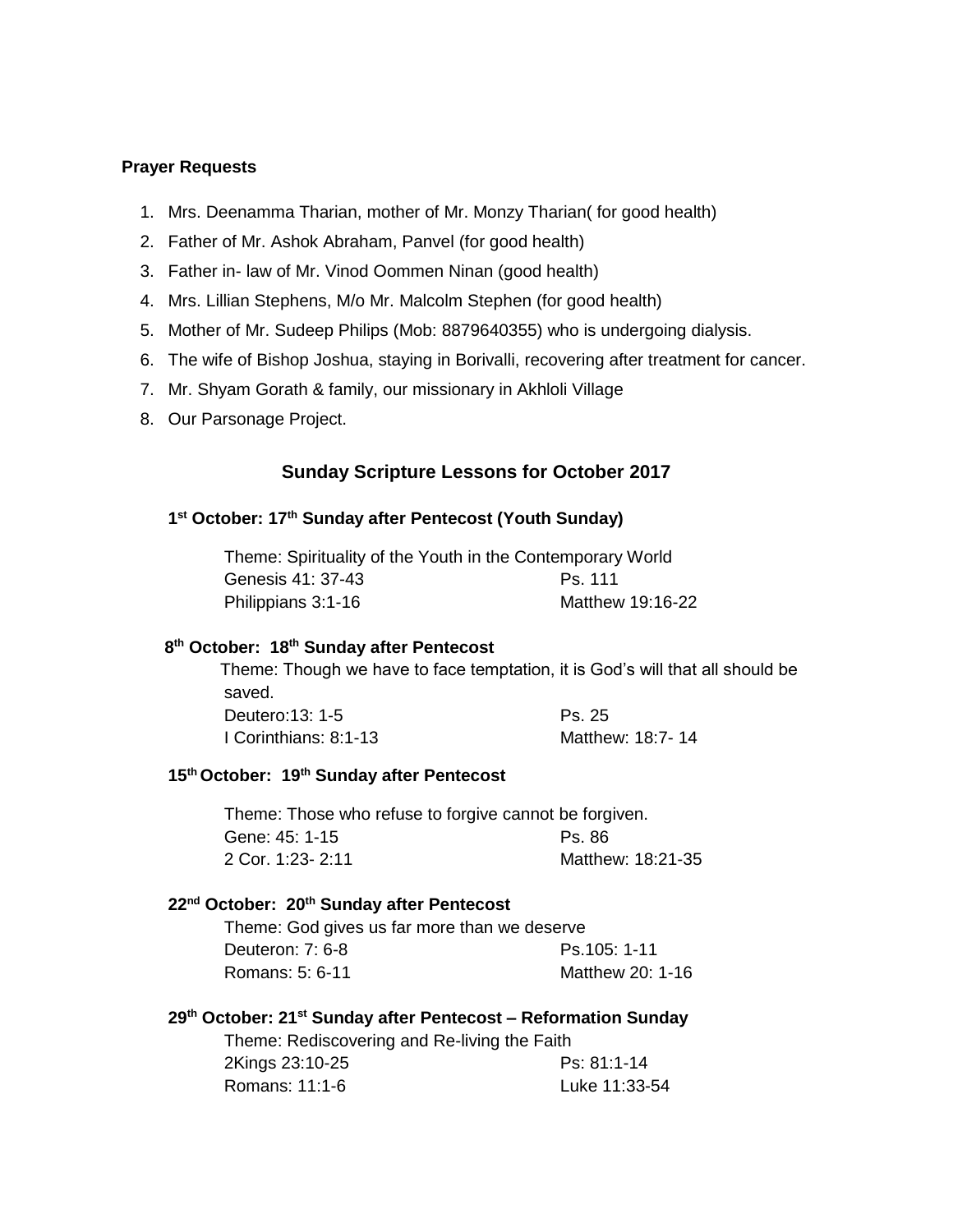# **Scripture Reading, Peace, Elements & Offertory – Sanpada**

| <b>Date</b> | 1 <sup>st</sup> Lesson | <b>Psalms</b>      | 2 <sup>nd</sup> Lesson |
|-------------|------------------------|--------------------|------------------------|
| 01.10.17    | Mr. Sudheip Alex       | Miss. Anjana Paul  | Miss. Nimitha Alex     |
| 08.10.17    | Dr. Jowin Jacob        | Mrs. Sheena Mammen | Mr. Bose Thomas        |
| 15.10.17    | Mr. Thomas George      | Miss. Jimy John    | Mrs. Aleyamma John     |
| 22.10.17    | Mr. Tharian George     | Mrs. Sara Oommen   | Mrs. Sibi Bobby        |
| 29.10.17    | Mr. Josey Oommen       | Mrs. Animol Joseph | Mr. Bobby Mathew Ninan |

| <b>Date</b> | <b>Peace</b>                | <b>Elements</b>         |
|-------------|-----------------------------|-------------------------|
| 01.10.17    | Mr & Mrs. Susheil Mani Alex | Mr. & Mrs. Rijo Cherian |
| 08.10.17    | Mr. & Mrs. Roshin James     | Mr. & Mrs. John Samuel  |
| 22.10.17    | Mr. & Mrs. Anish Joseph     | Mr. & Mrs. Sony Abraham |
| 29.10.17    | Mr. & Mrs. K.O. John        | Mr. & Mrs. T.G. Kurien  |

# **Offertory, Sanpada**

- 01.10.17 Mr. Reuben Kurien; Miss. Aneeta John
- 08.10.17 Mr. Reuben Kurien; Miss. Sanaya Shaji
- 15.10.17 Mr. Reuben Kurien; Mr. Kevin Ninan Mathew
- 22.10.17 Mr. Reuben Kurien; Mr. Dan George
- 29.10.17 Mr. Reuben Kurien; Miss. Aneeta Paul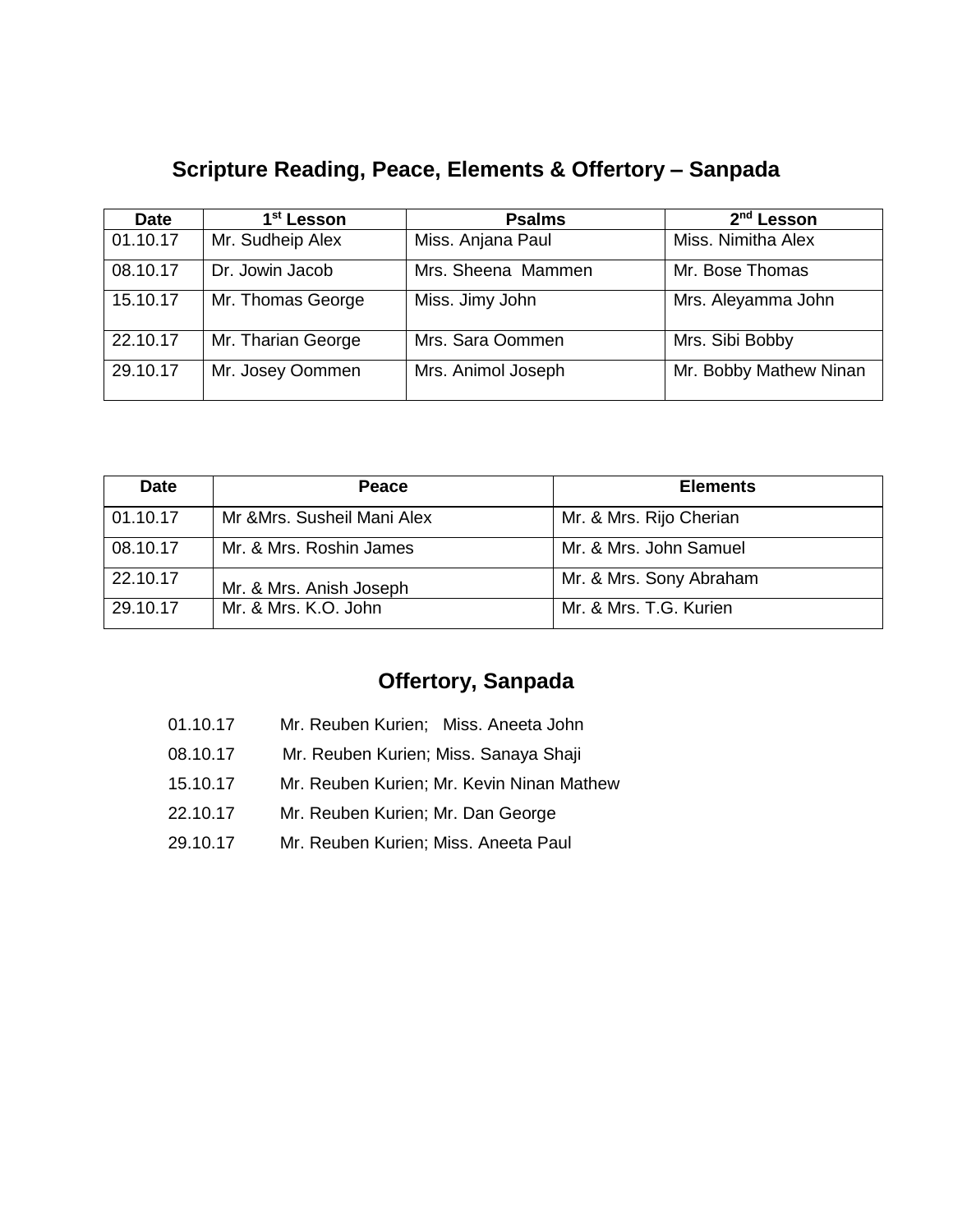| <b>Date</b> | 1 <sup>st</sup> Lesson | <b>Psalms</b>    | $2nd$ Lesson        |
|-------------|------------------------|------------------|---------------------|
| 01.10.17    | Mr. Solomon Samuel     | Mrs. Shyni Sabu  | Mrs. Saramma Isaac  |
| 08.10.17    | Mr. Simon Philip       | Mrs. Liji Babu   | Mr. Joel John       |
| 15.10.17    | Mr. Babu K.            | Mrs. Sinu Ashok  | Mr. Jiju George Sam |
| 22.10.17    | Mr. K.K. Johnson       | Mrs. Flory David | Mr. Elvin Isaac     |
| 29.10.17    | Mr. Sam Thomas         | Mrs. Bindu Isaac | Ms. Biji Babu       |

# **Scripture Reading, Peace & Elements – Panvel**

| <b>Date</b> | Peace                   | <b>Elements</b>                   |
|-------------|-------------------------|-----------------------------------|
| 01.10.17    | Mr.& Mrs. Sam Thomas    | Mr.& Mrs. Johnson Gabriel         |
| 15.10.17    | Mr.& Mrs. T.C. Isaac    | Mr.& Mrs. Gnanian Abraham Paulose |
| 22.10.17    | Mr.& Mrs. Asok Abraham  | Mr.& Mrs. Babu K                  |
| 29.10.17    | Mr. & Mrs. Simon Philip | Mr.& Mrs. Solomon Samuel          |

# **BIRTHDAYS**

| 1-Oct Mr. Joju John K            | Sanpada      |
|----------------------------------|--------------|
| 2-Oct Mr. Malcolm J Stephens     | Koparkhairne |
| 3-Oct Mast. Tanish Monzy Tharian | Palm Beach   |
| 5-Oct Dr. Jowin Jacob            | Vashi        |
| 6-Oct Mr. Bose K. Thomas         | Nerul        |
| 6-Oct Mrs. Sheena Ann Mammen     | Vashi        |
| 8-Oct Mr. Vishal Mark Stephen    | Koparkhairne |
| 12-Oct Mrs. Suneetha Joseph      | Nerul        |
| 13-Oct Mr. Rijo George Cherian   | Panvel       |
| 17-Oct Ms. Jimy John             | Vashi        |
| 18-Oct Mr. P.M. Thomas           | Kamothe      |
| 18-Oct Mr. Johnson Gabriel       | Kalamboli    |